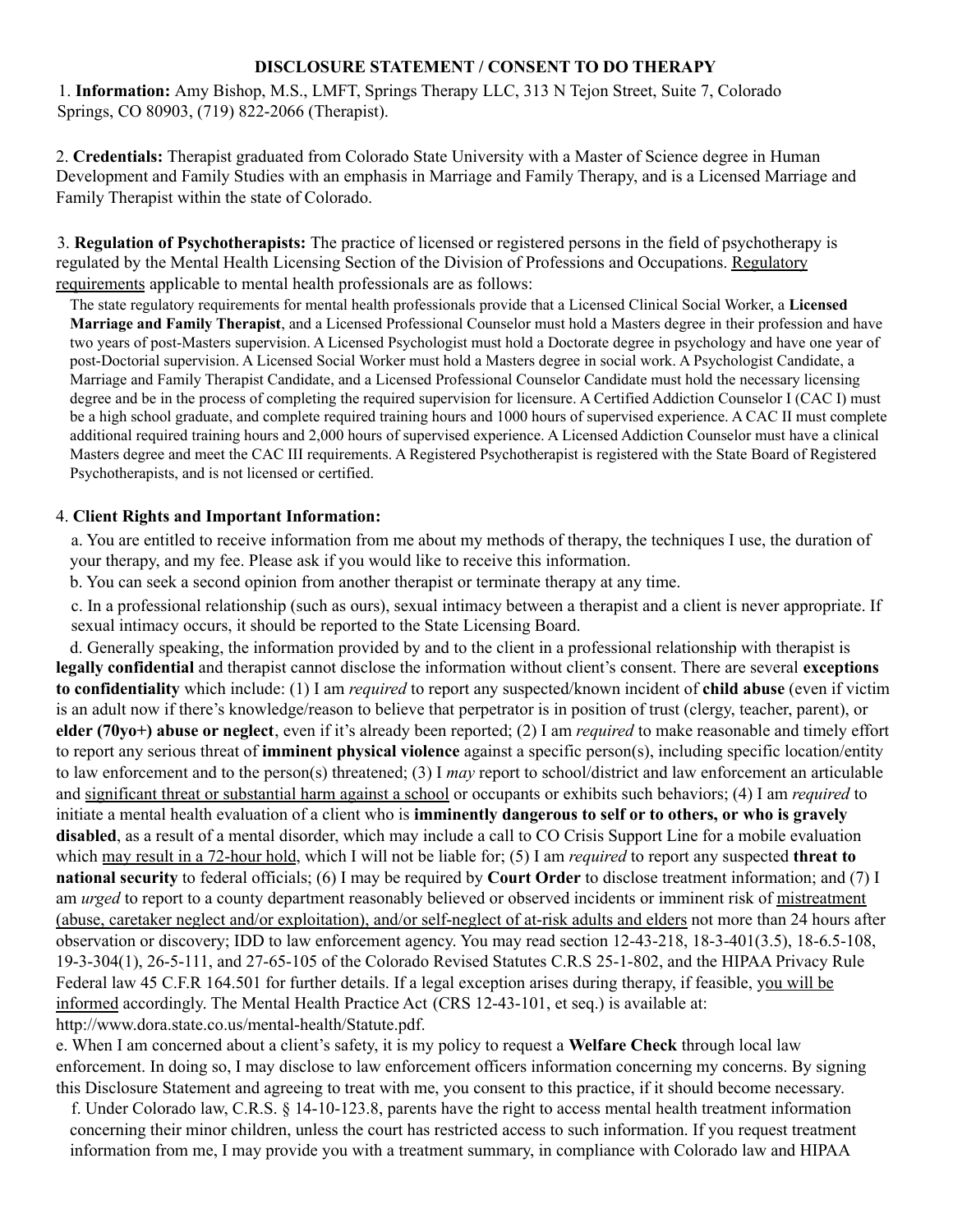### Standards.

g. If you have complaints or concerns about the way that you have been treated or the services you have received, you may speak directly with me and/or file a grievance with the **State Grievance Board at 1560 Broadway, Suite #1350; Denver, CO, 80202; (303) 894-7766**. Please note that you must file a complaint or other notice with the licensing board within seven years after the person discovered or reasonably should have discovered any ethical or legal violation. When the client is a minor child, you may file a complaint before the child turns 18 years old, or within 7 years, or whichever comes later. Pursuant to this law, Therapist will maintain records for a period of seven years commencing on the date of termination of services, or on the date of last contact with the client, whichever is later.

## 5. **By Signing this Statement client agrees and understands:**

a. **Office Hours/Emergency Protocol.** I check my messages and return calls/emails during normal business hours. I do not provide on-call emergency services**.** In the event of a crisis/emergency call 911 or go to the nearest hospital emergency room and seek immediate medical or psychiatric attention. If currently considering or threatening suicide or any form of harm to myself or others, client takes full responsibility for seeking appropriate local help immediately and for any action client may take. Client acknowledges the following resources: **www.hopeline.com**

| $1-800-273-TALK(8)$ | 1-800-SUICIDE | $1 - 800 - 656$ | $1-800-TLC$ | 844-493-TALK(8255) |
|---------------------|---------------|-----------------|-------------|--------------------|
| 25 5) 24 hour       |               | <b>HOPE</b>     | -TEEN       | text TALK to 38255 |
| Suicide             |               |                 |             | CO Crisis Support  |
| Prevention Lifeline |               |                 |             | L <sub>1</sub> ne  |

b. **E-mail**. E-mail is for scheduling purposes only. Email is not a HIPAA compliant form of communication. By using email or any other form of electronic communication, you recognize the risk that information could be exposed to others when it appears on your phone. I can provide an encrypted email to send and receive email confidentially, and will happily do so on request. For couples clients, please CC your partner.

c. **Social Media.** I do not accept friend or contact requests from current or former clients on any social networking site (Facebook, LinkedIn, etc) to avoid compromising confidentiality and to keep the boundaries of our relationship..

d. **Therapist Feedback/Reviews**. Posting a review, testimonial, rating or endorsement is voluntary, not requested, and may risk confidentiality of treatment. I cannot respond to any review, even those under a pseudonym, due to confidentiality, and I may never see them. Please communicate anything about therapy or therapist directly in session, even if you decide we are not a good fit.

e. **No Secrets Policy.** In the case of family therapy, and particularly couples' therapy, Therapist practices a "no-secrets" policy, meaning therapist may not keep secrets from other family members/partners unless it is believed that revealing the secret will endanger client.

f. **Consultation.** In keeping with generally accepted standards of practice, and with the purpose to assure quality care, therapist receives will confidentially consult with other mental health professionals, i.e. regarding case management. A working list of names of professionals whom I may consult with can be provided.

# 6. **DISCLOSURE REGARDING DIVORCE AND CUSTODY LITIGATION**

If you are involved in divorce or custody litigation, my role as a therapist is not to make recommendations to the court concerning custody or parenting issues. By signing this Disclosure Statement, you agree not to subpoena me to court for testimony or for disclosure of treatment information in such litigation; and you agree not to request that I write any reports to the court or to your attorney, making recommendations concerning custody. The court can appoint professionals, who have no prior relationship with family members, to conduct an investigation or evaluation and to make recommendations to the court concerning parental responsibilities or parenting time in the best interests of the family's children. If you subpoena me or records I will obtain an attorney to oppose it in order to preserve the extremely important therapeutic relationship. Harm may result in the clinical relationship when MFTs are forced to testify and to share treatment information regarding their children clients. If children client's confidentiality is betrayed it may risk loss of therapeutic alliance and trust.

## 7. **METHODS AND TECHNIQUES**

Therapist integrates trauma-informed systemic therapies including PACT (Psychobiological Approach to Couple Therapy), AEDP (Accelerated Experiential Dynamic Psychotherapy), Gottman Method, Cognitive Behavioral Therapy,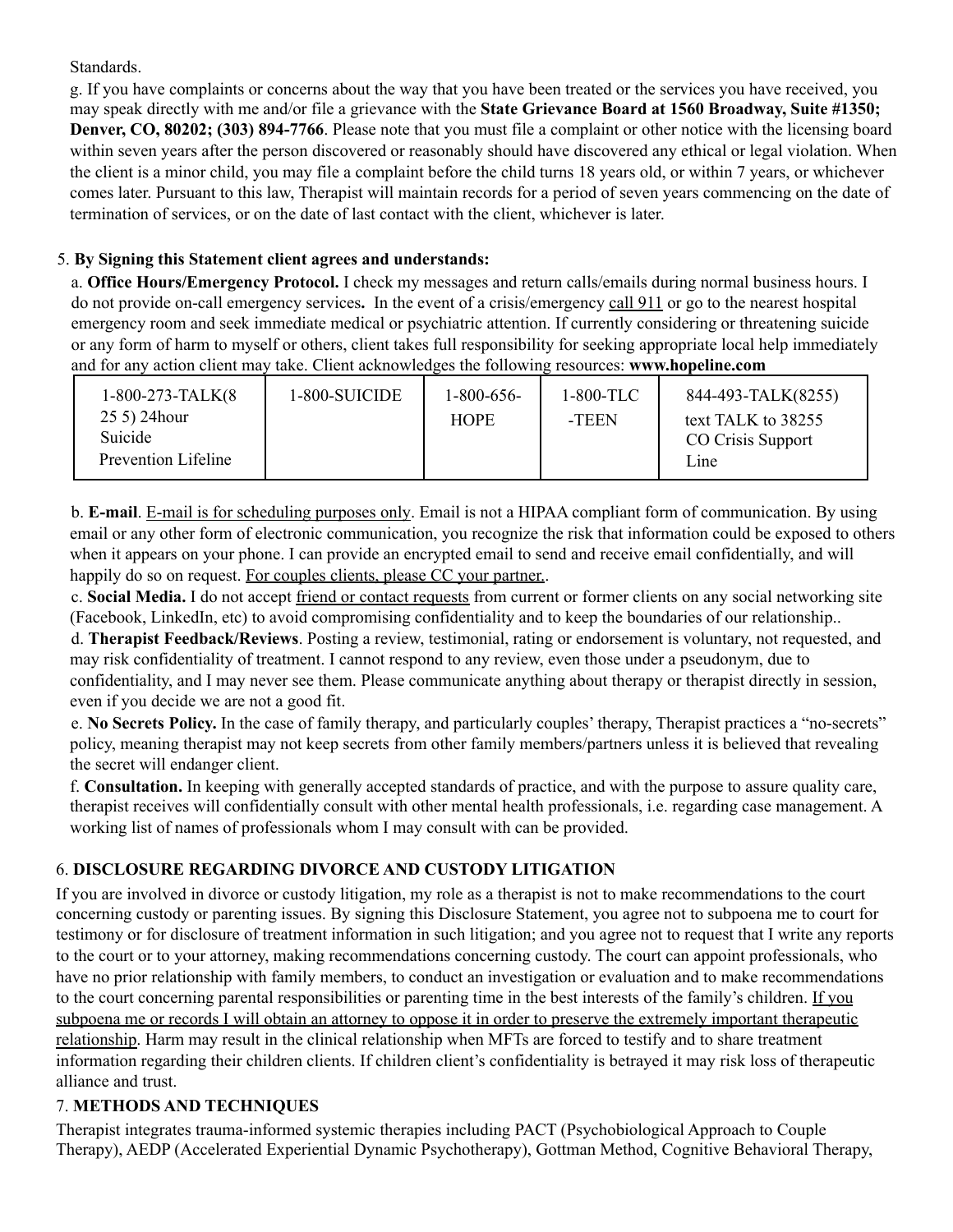Emotionally Focused Therapy, Solution-Focused Therapy, Narrative and Collaborative Therapies, Motivational Interviewing, and other techniques with a strengths-based approach, utilizing an evidence-based treatment modality appropriate to the client and presenting issues. Therapist is trained in AEDP level I, Gottman Level I and II, PACT Level 2, and Trauma Focused- CBT. Duration is determined by need and measured progress.

You are entitled to develop your goals and Treatment Plan and learn of the benefits and risks associated with the particular approach, and anticipated frequency, with no absolute guarantee of your desired results by your therapist as it is hard to predict the outcome of therapy.

### 8. **RESPONSIBILITIES, PAYMENT FOR THERAPY FINANCIAL AGREEMENT**

As the financially responsible person for the account you are ultimately responsible for all fees described in this agreement and will pay for all portions of services, due in full at the time services are provided by therapist. Payment methods accepted: Cash, Check, electronic transfer, debit or credit card. Change is not given for payments and any positive balance will be applied to your next session's balance. A \$25 NSF insufficient fund charge is assessed for returned/declined checks/payments, and checks that are not paid within 2 weeks of being returned to Therapist's office are handled as unpaid bills. Unpaid bills may be submitted to collection services, credit reports, court, and the local district attorney's office. In persistent cases a discharge from the practice may be appropriate for nonpayment situations. You may be charged for phone consults of 10 minutes and more with Therapist based on the standard rates below with a minimum 30-minute rate.

### Please note**: Any payment not by cash may not be HIPPA compliant**.

### 9. **LATE CANCELLATION/NO SHOW/TERMINATION POLICY AGREEMENT**

You shall keep all scheduled appointments, unless a personal emergency occurs, and shall give notice of at least 24 hours of intention to cancel your appointment. If you leave a message, the date and time of the message will serve as the basis of when notice was made. Cancellation fees are as follows:

- If appointment is cancelled 24 hours in advance, or earlier: no penalty
- Cancellations within 24 hours of appointment time, but not the same day (LATE CANCEL) will be charged a fee equal to half of the session fee **(50%)**
- Same Day Cancellations (12:01 AM or later on day of appointment) will be charged a **full session fee**.

Due to evolving technology, Therapist can meet on HIPAA-compliant video platform in the event of client or therapist illness or poor road conditions. If illness prevents you from participating in therapy, you are responsible for letting the therapist know in concordance with cancellation policy and for scheduling the next appointment. If you do not respond within a month, therapist will document termination of therapy. Therapist reserves the right to terminate therapy when appropriate and ethical. By signing this agreement, you are legally accepting responsibility to pay for the late or same day cancellation fee.